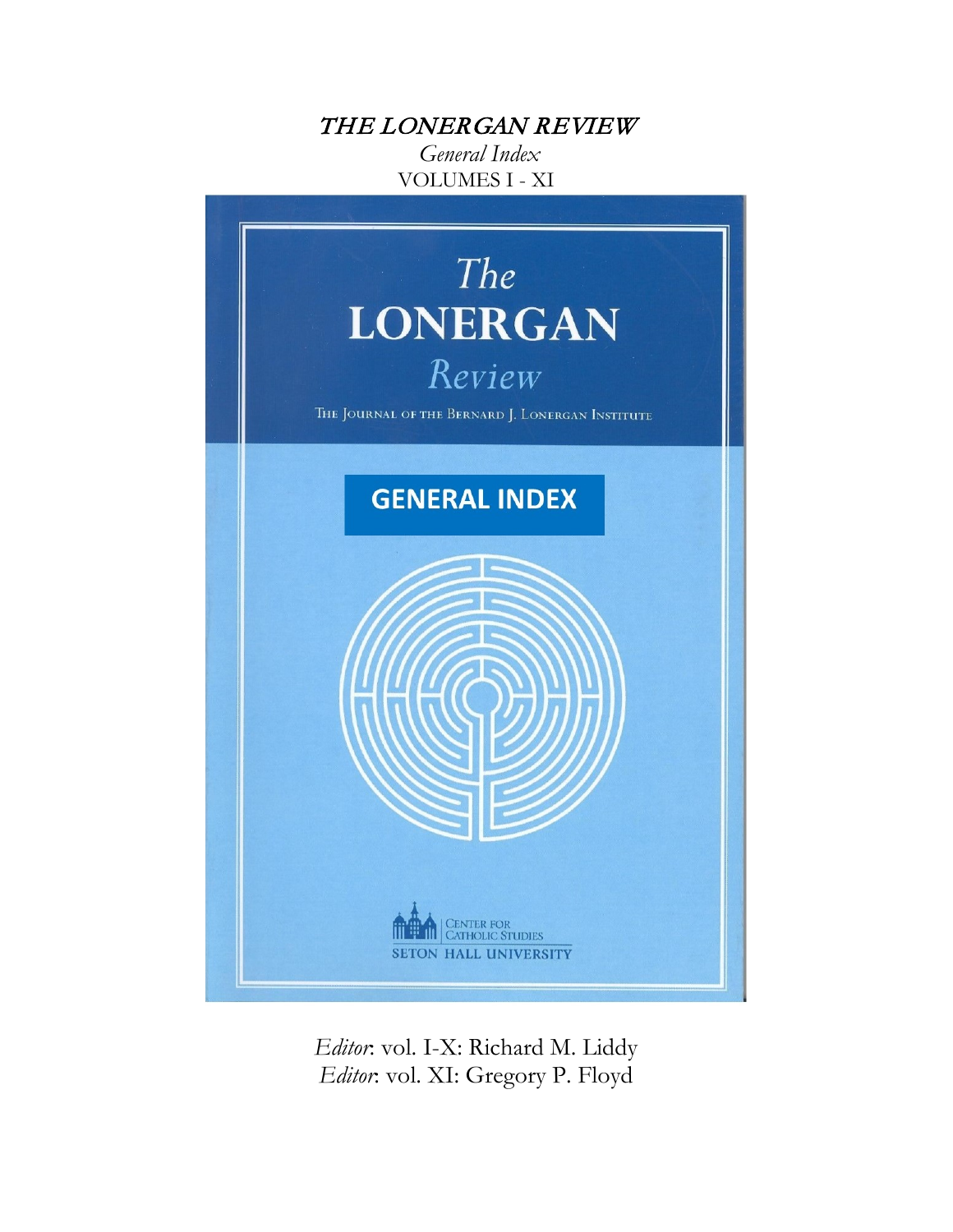### **2009, Vol. I**

### *Generalized Empirical Method: Perspectives from Bernard Lonergan*

Richard Liddy PREFACE

ARTICLES Guasti, Lucio Method and the Curriculum Corradini, Matteo Method in Art Liddy, Richard Method in History

#### CONTRIBUTORS

Triani, Pierpaolo The On-going Genesis of Methods Finamore, Roseanna The Centrality of Consciousness Danna, Valter Method in Philosophy Liddy, Richard Method and Intellectual Conversion Pizzamiglio, Pierluigi Method in Mathematics Cirotto, Carlo Method: Chance and Probability Tomasi, Michele Method in Economics Beards, Andrew Method in Saint Thomas Spaccapelo, Natalino Method in Theology and Theological Methodology Giustiniani, Pasquale Method: A Few Critical Issues Whalen, Gerard Method and Practical Theology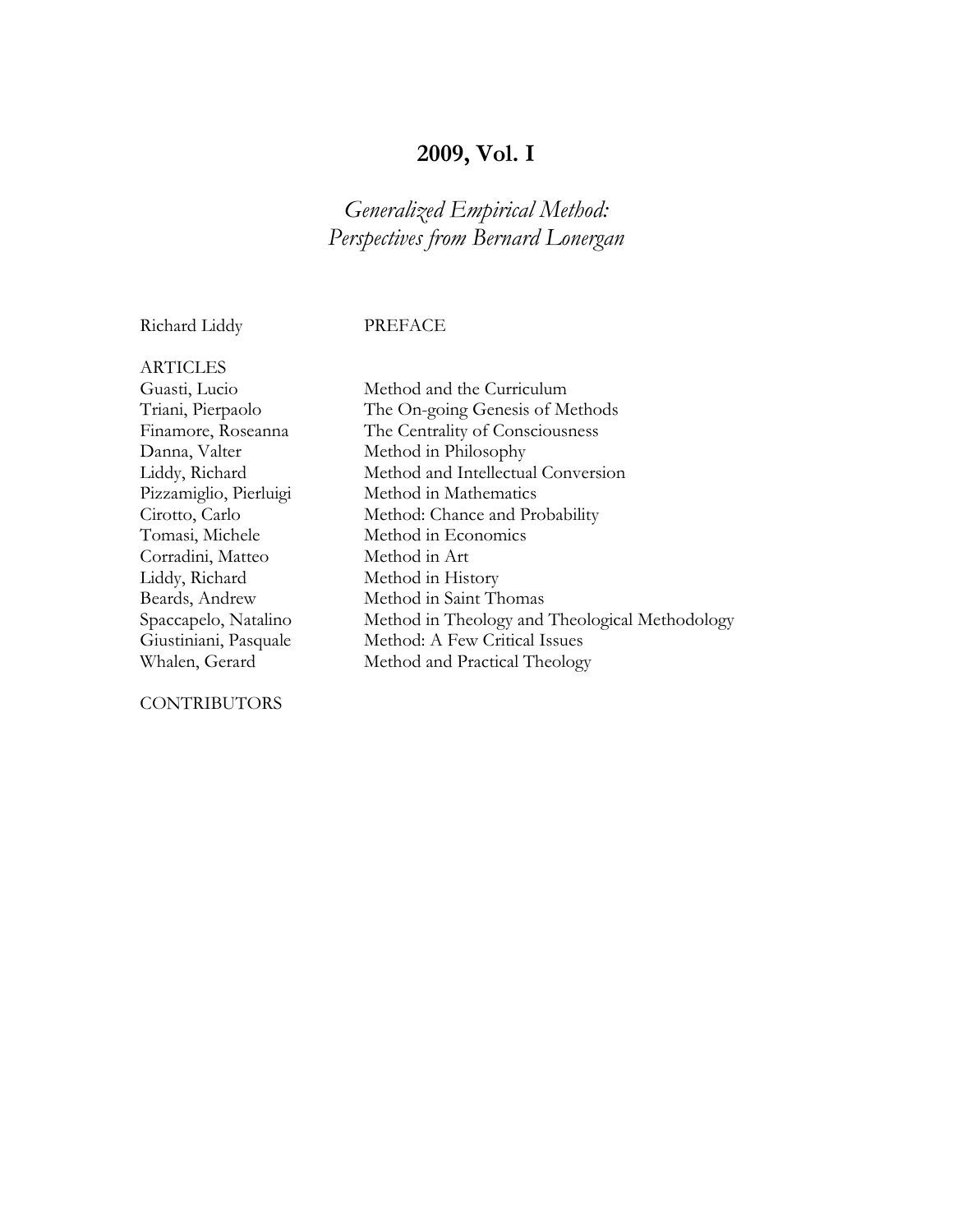### **2010, Vol. II**

*Forging a New Economic Paradigm: Perspectives from Bernard Lonergan*

Richard M. Liddy INTRODUCTION

#### **ARTICLES**

#### THE BASICS OF LONERGAN ECONOMICS

| Byrne, Patrick H    | The Economy: Mistaken Expectations         |  |
|---------------------|--------------------------------------------|--|
| De Neeve, Eileen    | Response to Patrick H. Byrne               |  |
| St. Amour, Paul     | Avoiding Slumps: Diagnoses—and Prevention? |  |
| Hoyt-O'Connor, Paul | Response to Paul St. Amour                 |  |
| Melchin, Kenneth R. | The Morality of Markets                    |  |
| Finn, Daniel        | Response to Kenneth R. Melchin             |  |

#### A DEEPENING VIEW OF THE BASICS

| Shute, Michael      | Two Fundamental Notions of Economic Science                |
|---------------------|------------------------------------------------------------|
| McNelis, Sean       | A Prelude to (Lonergan's) Economics                        |
| Zanardi, William J. | Obstacles to a Basic Expansion                             |
| Brown, Patrick D.   | Insight as Palimpsest: The Economic Manuscripts in Insight |

| MONEY AND FINANCE |                                           |
|-------------------|-------------------------------------------|
| Mathews, William  | Finance Ethics                            |
| Lawrence, Fred    | Money, Institutions and the Human Good    |
| Corbishley, Pete  | Lonergan Meets the Mutual Housing Sector? |

#### A WIDENING PERSPECTIVE

| McShane, Philip  | Imaging International Credit                      |
|------------------|---------------------------------------------------|
| Melchin, Derek   | A Case Study in Functional Payment Classification |
| De Neeve, Eileen | Income Distribution in Economic Growth            |

#### INTERNATIONAL PERSPECTIVES

| Morin, Jim          | The Ethical Reconstruction of Economics |
|---------------------|-----------------------------------------|
| & Richards, Howard  |                                         |
| DeMarsh, Peter      | New Hope and Vigor to Local Life        |
| & Williams, Hugh    |                                         |
| Gaffney, Edward     | Gaza and Circulation Analysis           |
| & Piscitelli, Emile |                                         |
| Anderson, Bruce     | Trade in a Lonergan Light               |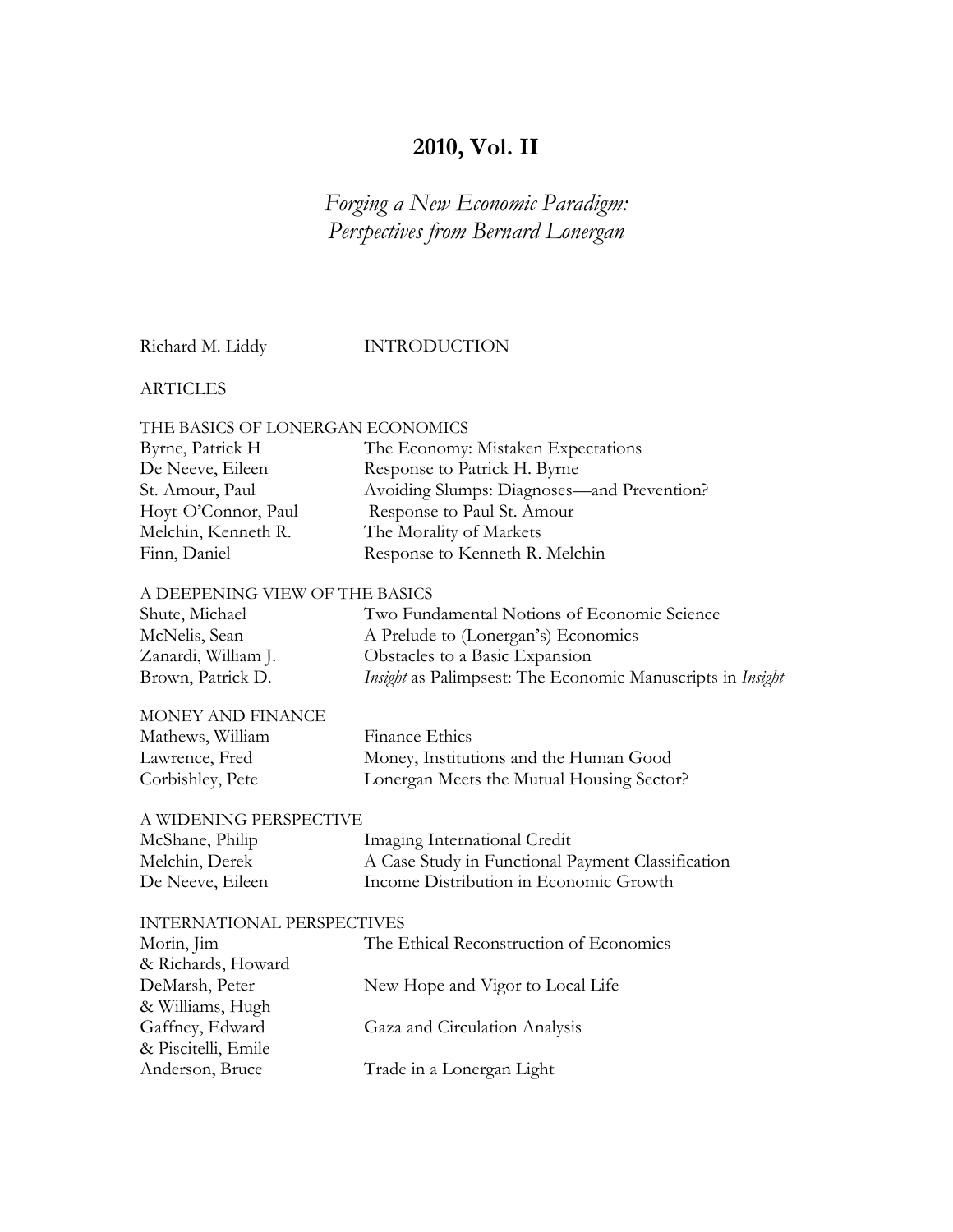A HOLISTIC PICTURE

Tomasi, Michele Lonergan's *Novum Organon* and Macroeconomics<br>Martin, Stephen John Paul II, Milbank and Lonergan Martin, Stephen John Paul II, Milbank and Lonergan<br>Price, Jaime Circulating Grace: Resources for a Ju Price, Jaime<br>
Circulating Grace: Resources for a Just Economy<br>
Bishop, Joseph<br>
Lonergan's Economic Perspective Bishop, Joseph Lonergan's Economic Perspective<br>Ahner, Gene The Church and Major Economic The Church and Major Economic Expansions

THE IMPLEMENTATION OF LONERGAN ECONOMICS Barron, Greg Lawrence, Fred McShane, Phil

**CONTRIBUTORS**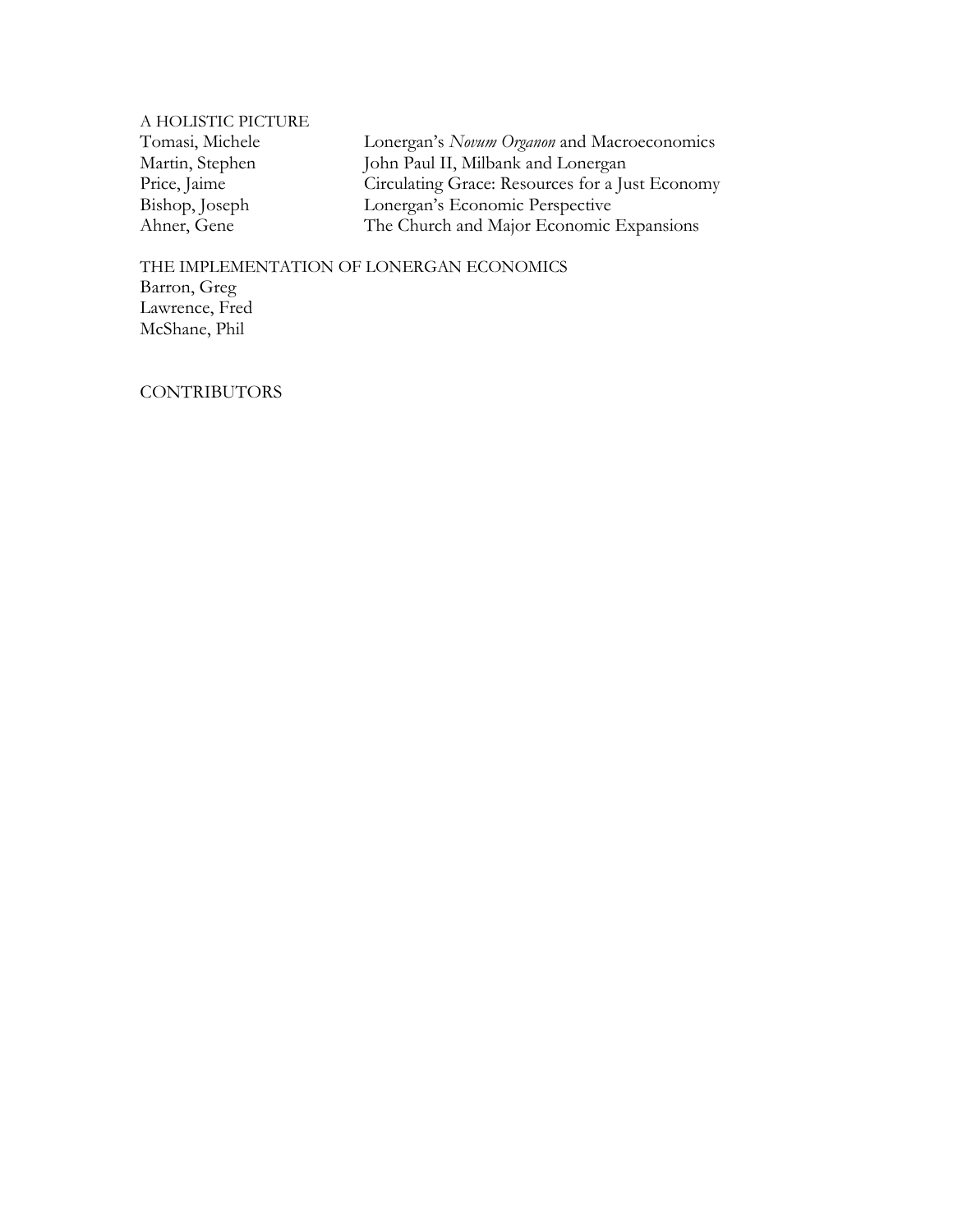### **2011, Vol. III**

### *Culture, Science and Economics*

*Issue dedicated to William Toth*

### Richard M. Liddy INTRODUCTION

ARTICLES

| Part One:                  |                                                                              |
|----------------------------|------------------------------------------------------------------------------|
| <b>CULTURE AND SCIENCE</b> |                                                                              |
| Haughey, John C.           | The Charism of Bernard Lonergan: The Virtue of Catholicity                   |
| Beards, Andrew             | Generalized Empirical Method                                                 |
| O'Regan, Cyril             | Newman's Rhetoric in the Apologia pro vita sua                               |
| Meynell, Hugo              | Morality, Religion and Sam Harris                                            |
| Meynell, Hugo              | Consilience of Los and Urizen: Insight and Oversight in<br>William Blake     |
| Byrne, Patrick             | Is the Universe on Our Side? Scientific Understanding and<br>Religious Faith |
| Beer, Peter                | Lonergan's Theology of the Holy Spirit                                       |
| Part Two:                  |                                                                              |
| THE ECONOMY AND SOCIETY    |                                                                              |
| Lonergan, Bernard          | Letter to Jane Collier: The Genesis of "Circulation Analysis"                |
| McShane, Philip            | Implementing Lonergan's Economics                                            |
| Garlow, Elizabeth          | Becoming Social Entrepreneurs                                                |
| O'Leary, Darlene           | Economic Democracy: Lonergan and the Antigonish                              |
|                            | Movement                                                                     |
| Bartoli, Andrea            | The Community of S. Egidio: Living as a Movement for                         |
|                            | Justice                                                                      |
| LaChance, Paul             | Reflection on Integration                                                    |
| Murphy, Charles            | Benedict XVI: Rethinking the Economy in Terms of Gratuity                    |
| Whelan, Gerard             | The African City and the Mission of the Church                               |
| Toth, William              | Reflections on the Meaning of Work                                           |

**CONTRIBUTORS**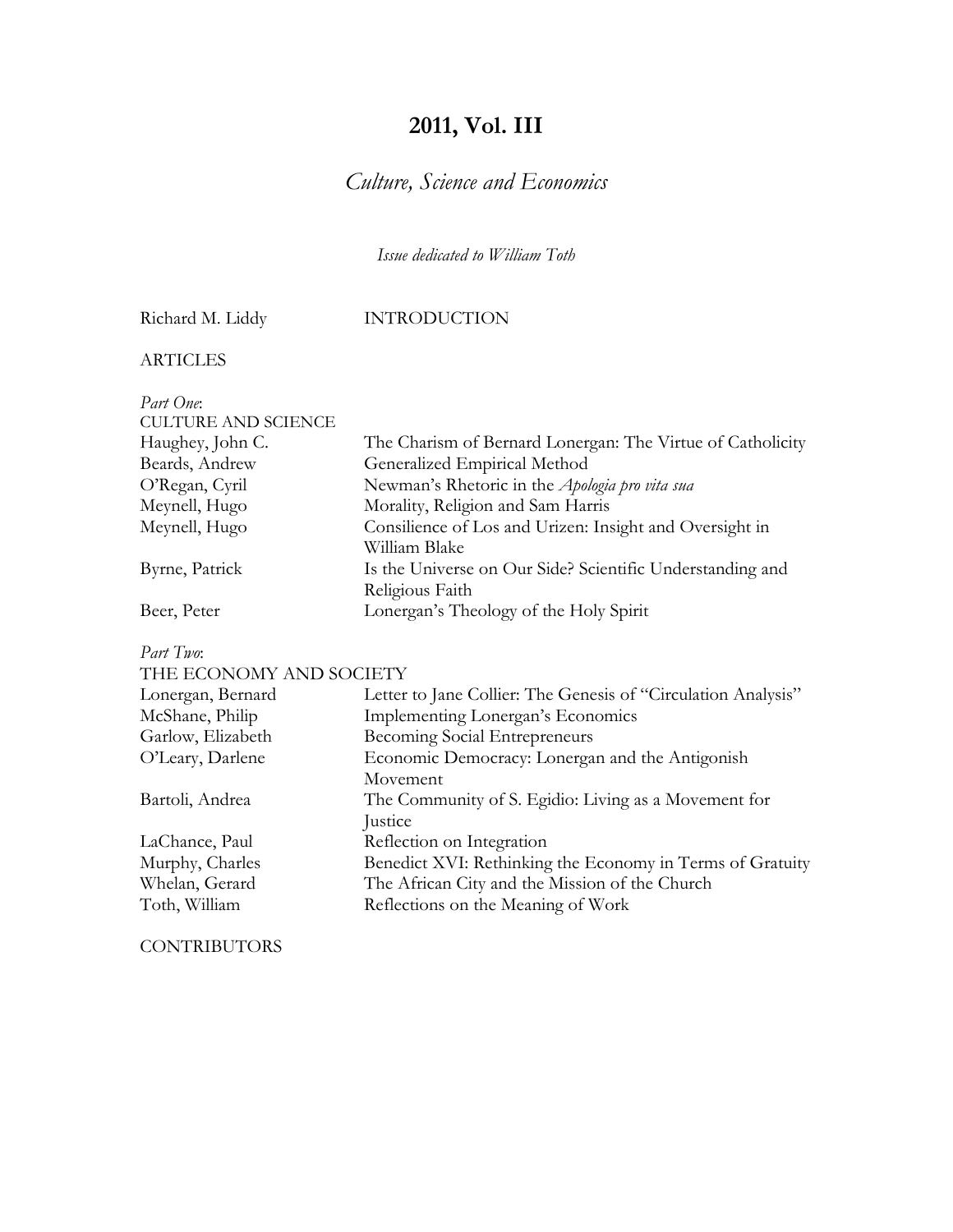### **2013, Vol. IV**

### *From Dialetic to Praxis*

Richard M. Liddy INTRODUCTION

**ARTICLES** 

BOOK REVIEW

**CONTRIBUTORS** 

Hedrick, Pamela Basil the Great, Gregory, Gregory the Theologian, and the Dialectic Murnion, William Aquinas' Philosophy of Mind in *Quaestiones Disputatae de Veritate* (Part One) Murnion, William Aquinas and Maritain on the Act of Understanding Guasti, Lucio The Curriculum of Jacques Maritain Meynell, Hugo Christianity, Politics and Shadia Drury Grallo, Richard Thinking Carefully about Critical Thinking Coghlan, David Action Research as a Scholarship of Praxis Liddy, Richard Method in Catholic Healthcare Formation

Valdez, Edgar *Ethical & Epistemic Normativity: Longergan & Virtue Epistemology*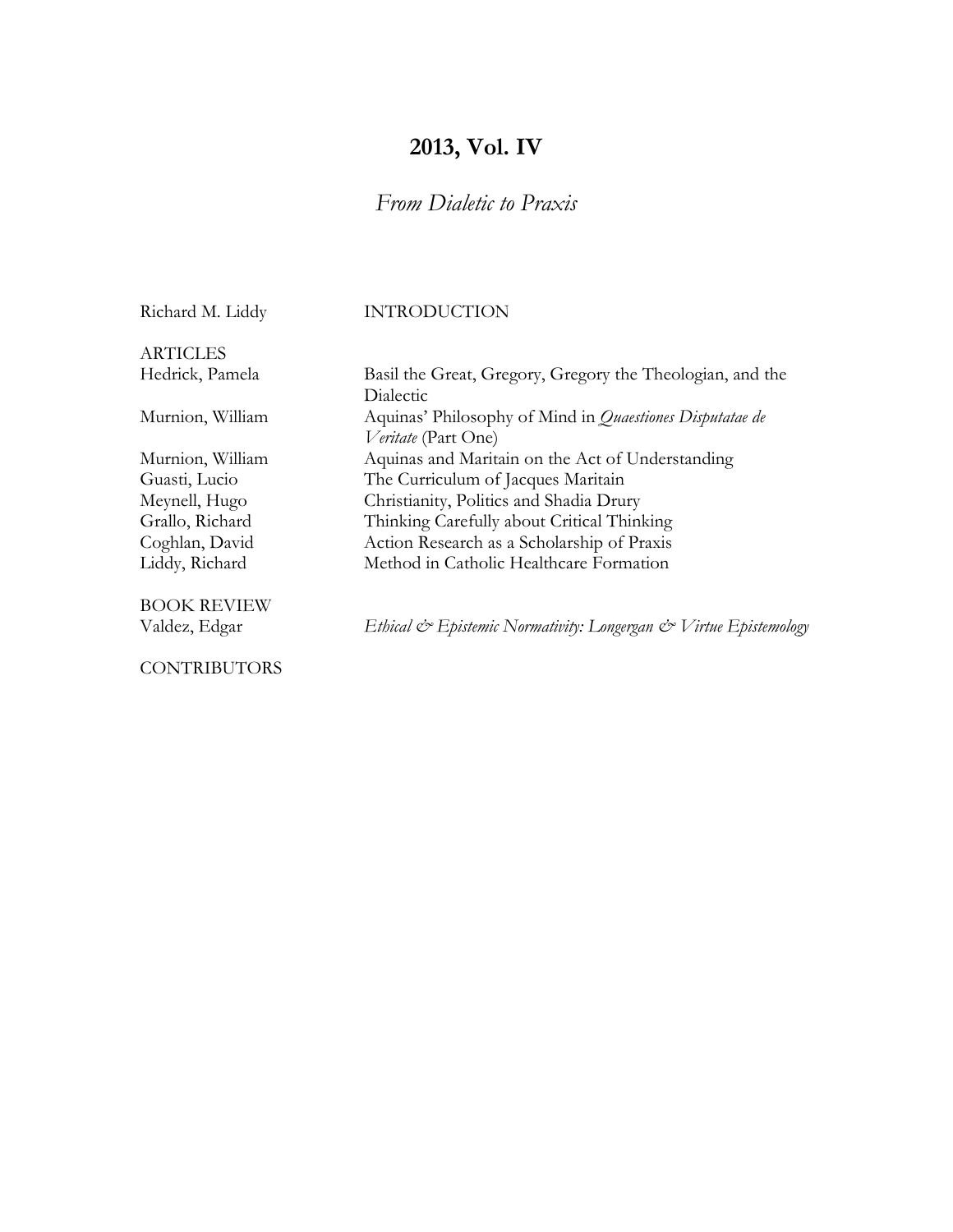### **2014, Vol. V**

### *The Journey of Transformation*

#### Richard M. Liddy INTRODUCTION

ARTICLES Egan, Bishop Philip Lonergan and Being a Bishop Whelan, Gerard Transformations, Personal and Historical, in Lonergan and Doran Friel, Christopher Transformation and Deliberation Mathews, William Finance, Inequality and the Pure Cycle Beards, Andrew Knowledge and Our Limits: Lonergan and Williamson Savage, Deborah Woman as Knower Walker, Timothy Lonergan, Science and Religious Education Salazar, José-Luis Lonergan on God: A Philosophical or Theological Inquiry? Prescott, Damien Recovery as Conversion

#### **CONTRIBUTORS**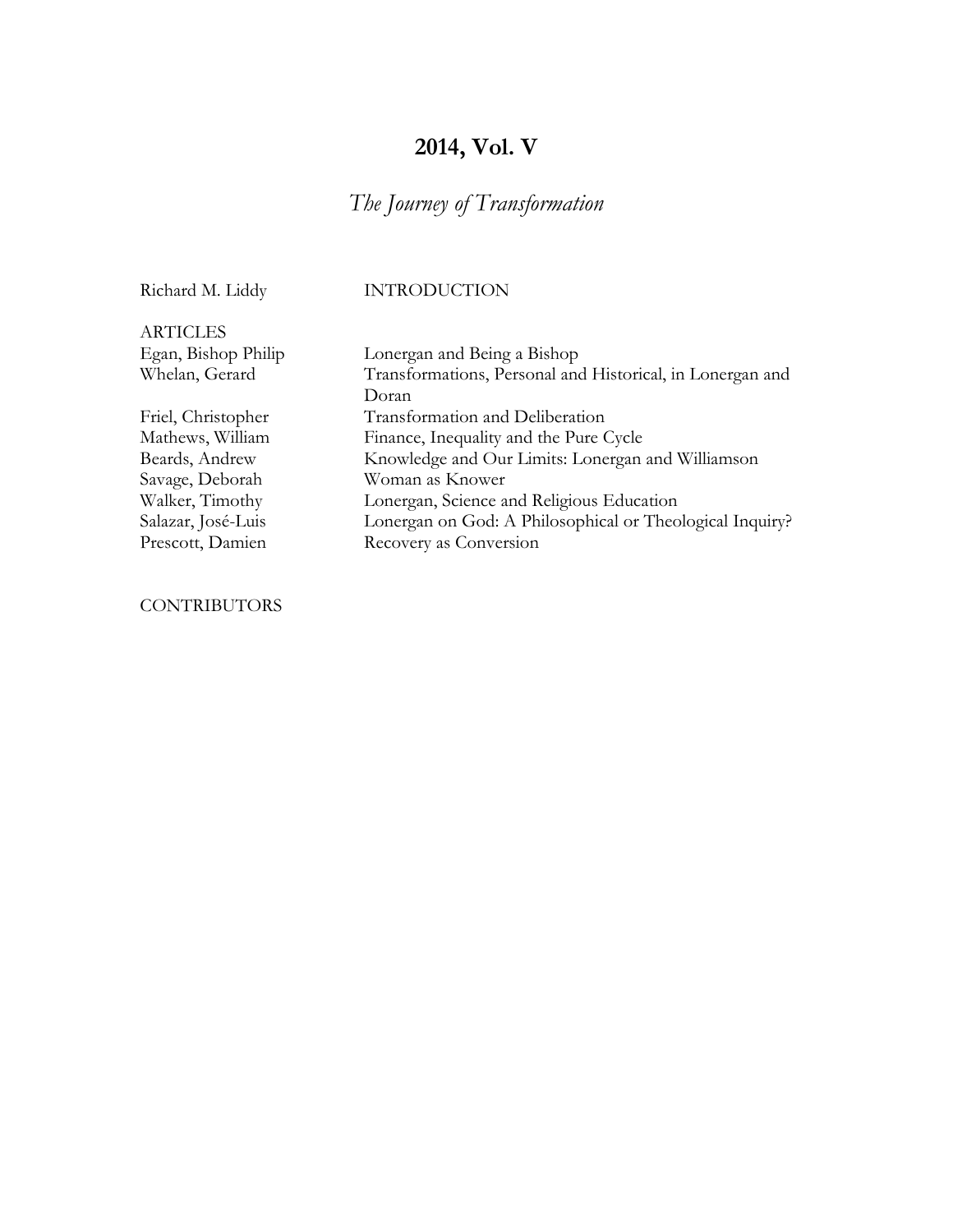### **2015, Vol. VI**

*From Aquinas to Economics*

*Issue Dedicated to William Murnion*

Richard M. Liddy INTRODUCTION

| Images, Symbols, Analogies and Metaphors Inspiring<br>Aquinas' Sacra Doctrina              |
|--------------------------------------------------------------------------------------------|
| Who is Jesus of Nazareth? Insights from Lonergan's<br>Christology                          |
| Telling the Truth and Doing Good:                                                          |
| A Key to the Infrastructure of Modern Philosophy<br>The Ethics of Personal Responsibility: |
| A Tribute to William Murnion, caro amico                                                   |
| A Hermeneutic of Generosity: Lonergan's Rereadings of                                      |
| Phenomenology<br>Lonergan's Economics and Value Theory                                     |
| Thomas V. Daly, S.J.: Map-Maker of the Human Spirit                                        |
|                                                                                            |

BOOK REVIEW<br>Floyd, Gregory

Finding the Mind: Pedagogy for Verifying Cognitional Theory, by Catherine Blanche King

ABOUT THE AUTHORS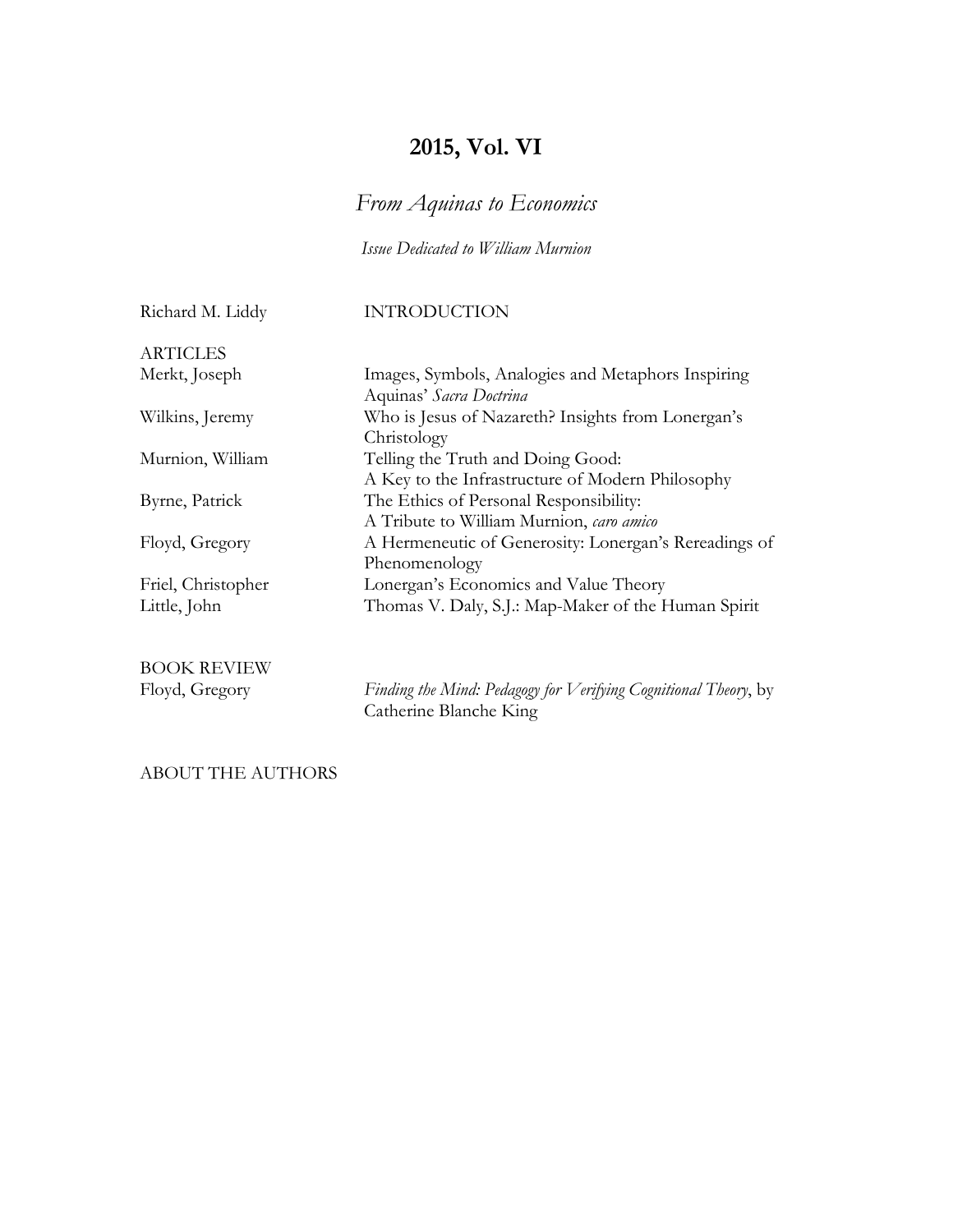## **2016, Vol. VII**

## *Applying Lonergan*

| Morag McAleese      | <b>INTRODUCTION</b>                                       |
|---------------------|-----------------------------------------------------------|
| <b>ARTICLES</b>     |                                                           |
| Byrne, Patrick H.   | Moral Conversion: The Stripping Away of Self-Delusion     |
| Grallo, Richard     | Personal Differences in the Application of Generalized    |
|                     | <b>Empirical Method</b>                                   |
| Jamieson, Christine | Values Integration and Values Conflict in                 |
| & Markwell, Hazel   | Healthcare: Lonergan's Contribution                       |
| Melchin, Kenneth R. | The Challenge of Historical Consciousness: Healing        |
|                     | Divisions in the Church                                   |
| MacAleese, Morag    | The Integrity Continuum and Lonergan Three Levels         |
| & McNeil, Jessie    | of Good                                                   |
| Gray, Susan         | A New Theology of Women? Lonergan on Human                |
|                     | Authenticity and Catholic Teaching on Womanhood           |
| Morin, James        | Patterns of Conscious Intentionality: An Autobiographical |
|                     | Exploration                                               |
| Jamieson, Christine | Assisting Research Ethics Boards in Substantive           |
|                     | Ethic Deliberation                                        |

### ABOUT THE AUTHORS

ABOUT THE BERNARD J. LONERGAN INSTITUTE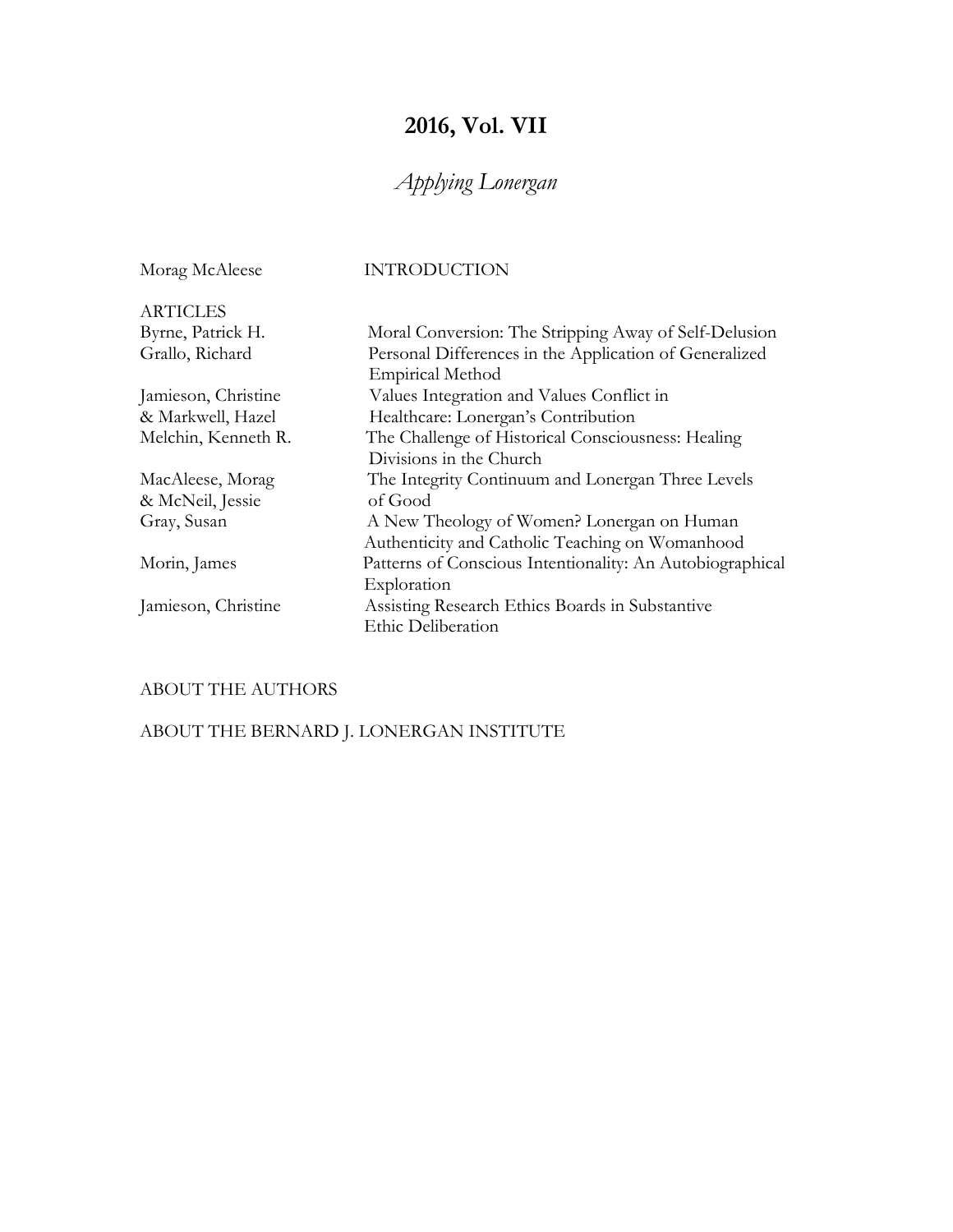### **2017, Vol. VIII**

### *From* Insight *to the World*

| Richard M. Liddy     | <b>INTRODUCTION</b>                                      |
|----------------------|----------------------------------------------------------|
| <b>ARTICLES</b>      |                                                          |
| Traska, Brian        | Revisiting Crow's 'How to Have an Insight'               |
|                      | Through Mindfulness Psychology                           |
| Friel, Christopher   | Why do We Reflect as We Do?                              |
| Hughes, Glenn        | Art, Love and Conversion                                 |
| Nordquest, David A.  | Lonergan and the Philosophy of Engineering               |
| & Frezza, Stephen T. |                                                          |
| De Neeve, Eileen     | Piketty and Lonergan on Macroeconomics: Similarities and |
|                      | Differences                                              |
| Petersen, Harold     | Lonergan, Schumpeter, Keynes, Minsky and Mainstream      |
|                      | Economics                                                |
| Wei, Chia-Hua        | A Reflection on Social Engagement at Fu Jen Catholic     |
|                      | University based on Lonergan's Understanding             |
|                      | of Conversion.                                           |
| <b>BOOK REVIEW</b>   |                                                          |
| Ferguson, Stephen    | Creator God, Evolving World, by Cynthia Crysdale and     |
|                      | Neil Ormerod, Minneapolis: Fortress Press: Minneapolis,  |
|                      | 2013                                                     |
|                      |                                                          |
|                      |                                                          |

### ABOUT THE AUTHORS

ABOUT THE BERNARD J. LONERGAN INSTITUTE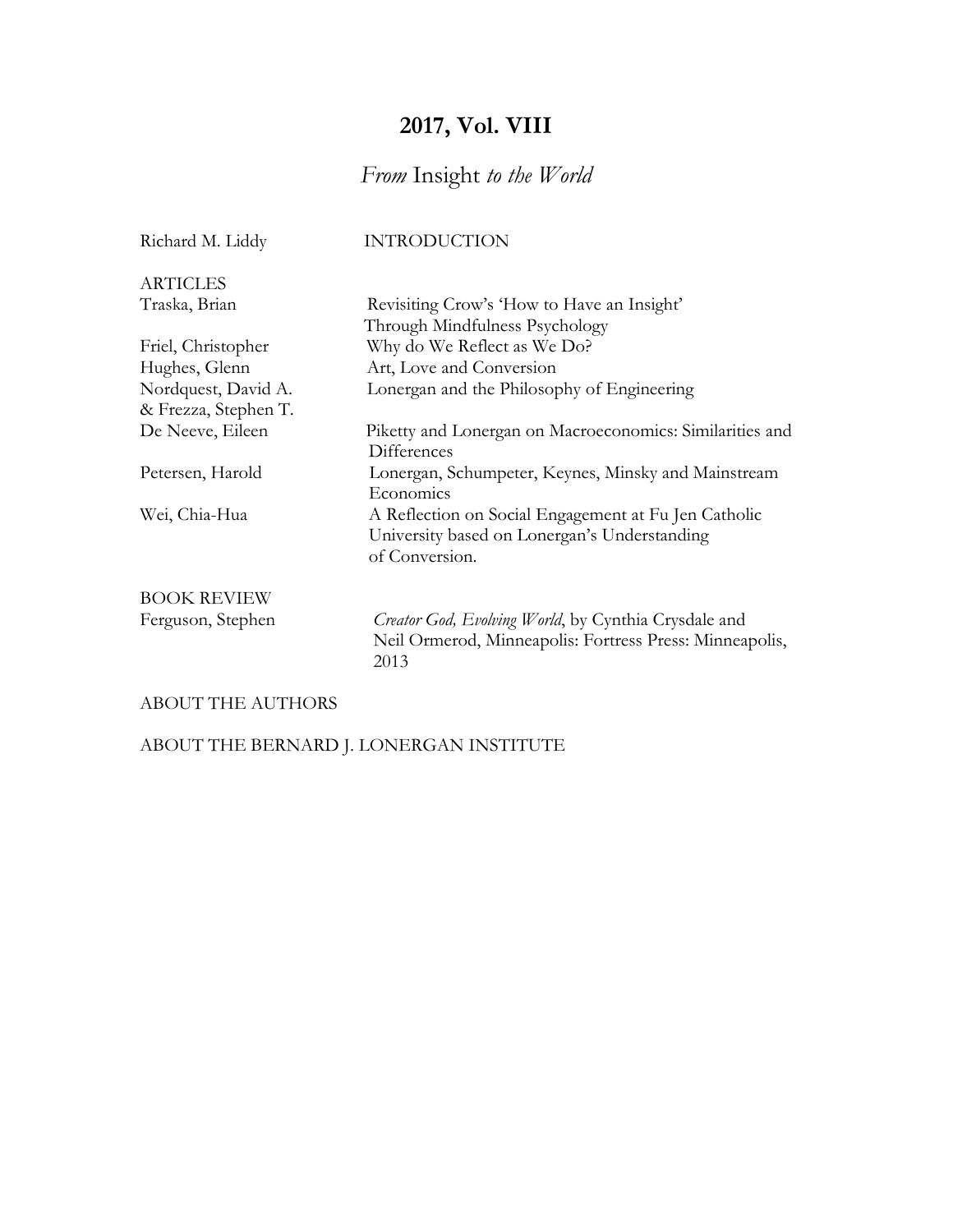## **2018, Vol. IX**

## *Developing Positions*

| Gregory P. Floyd                        | <b>INTRODUCTION</b>                                                                                                                                                                              |
|-----------------------------------------|--------------------------------------------------------------------------------------------------------------------------------------------------------------------------------------------------|
| <b>ARTICLES</b>                         |                                                                                                                                                                                                  |
| Lawrence, Frederick G.<br>Briola, Lucas | Background for The Fragility of Consciousness<br>The Integral Ecology of Laudato Si' and a Seamless Garment:<br>The Sartorial Usefulness of Lonergan and Doran's Turn to<br>Culture              |
| Allen, Jeffrey                          | The Early and Later Lonergan on Acts that Lead to Faith                                                                                                                                          |
| Peters, Matthew                         | What is a 'Fact'? Notes on a Fraught Word in a Polarized Age                                                                                                                                     |
| Gordon, Joseph K.                       | On the (Relative) Authenticity of Theological Interpretation<br>of Scripture                                                                                                                     |
| <b>TRIBUTES</b>                         |                                                                                                                                                                                                  |
| Liddy, Richard M.                       | The Catholic Intellectual Tradition Where is it Today?                                                                                                                                           |
| Ambrosio, Michael                       | Father Richard "Dick" Liddy and the Catholic Identity of<br>Seton Hall University                                                                                                                |
| Floyd, Gregory P.                       | Mediating Meaning: A Tribute to Monsignor Richard Liddy                                                                                                                                          |
| Quinn, Dermot                           | A Wise Priest                                                                                                                                                                                    |
| <b>BOOK REVIEWS</b>                     |                                                                                                                                                                                                  |
| Manning, Patrick                        | Startling Strangeness: Reading Lonergan's Insight by Richard<br>Liddy, University Press of America, 2007                                                                                         |
| Floyd, Gregory P.                       | Transforming Light: Intellectual Conversion in the Early Lonergan by<br>Richard M. Liddy, The Liturgical Press, 1993, Bernard J.<br>Lonergan Institute, 2008(reprint)                            |
| Ramos, Santiago                         | The Eclipse of Beauty and its Recovery: A Lonergan Approach by<br>John D. Dadosky, University of Toronto Press: Toronto,<br>2014                                                                 |
| Ferguson, Stephen                       | The Fragility of Consciousness: Faith, Reason, and the Human Good<br>by Frederick G. Lawrence, edited by Randall S. Rosenberg<br>and Kevin Vander Schel, University of Toronto: Toronto,<br>2017 |

### ABOUT THE AUTHORS

### ABOUT THE BERNARD J. LONERGAN INSTITUTE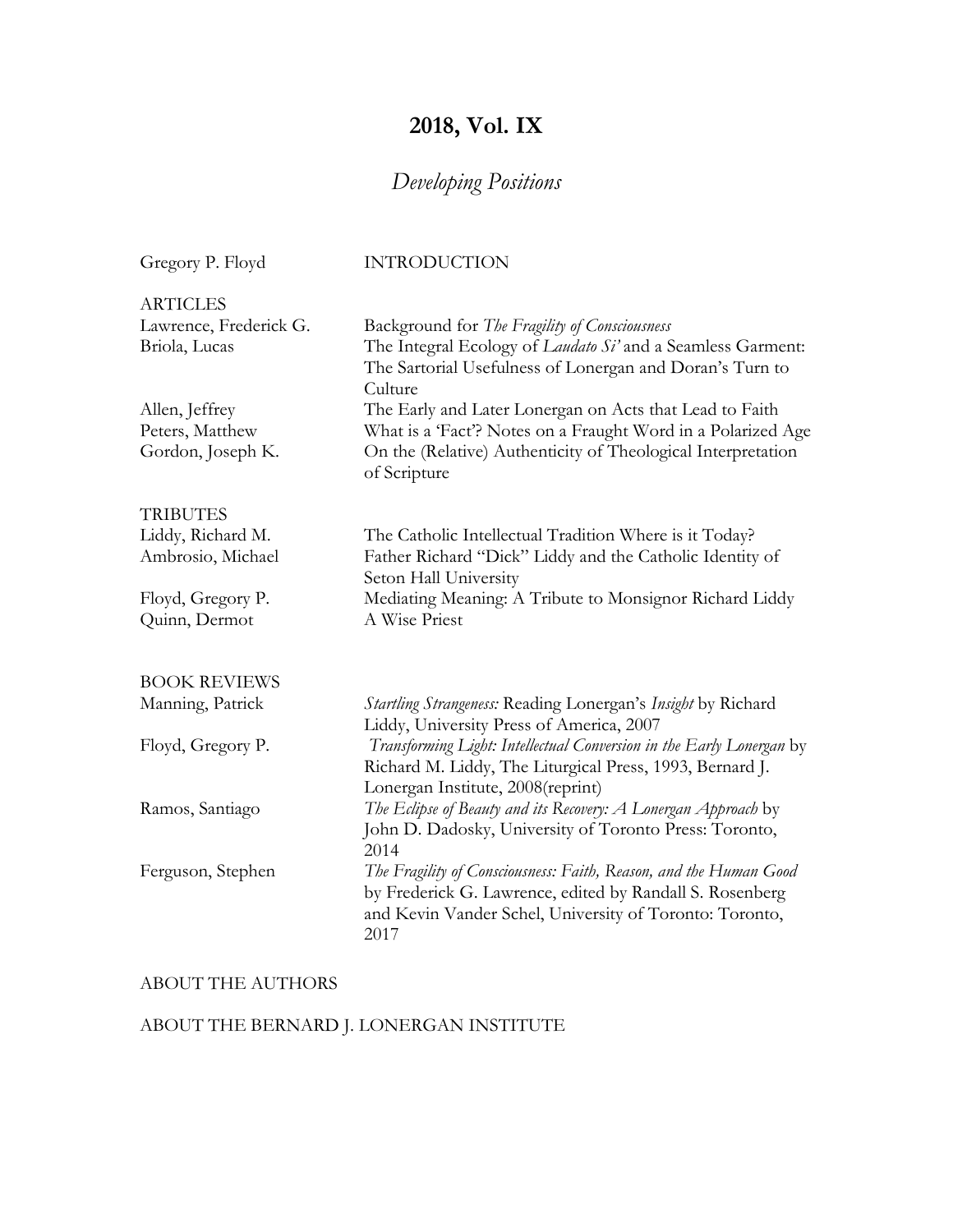### **2019, Vol. X**

### Tenth Anniversary Issue

### *Dialectic and Discernment*

| INTRODUCTION       |                                                   |
|--------------------|---------------------------------------------------|
| Floyd P. Gregory   | Introduction: Dialectic and Discernment           |
| Liddy, Richard, M. | Ten Years of The Lonergan Review: A Retrospective |

| <b>ARTICLES</b> |  |
|-----------------|--|
|                 |  |

| Dunne, Tad             | Dis           |
|------------------------|---------------|
| Lawrence, Frederick G. | On            |
| Byrne, Patrick H.      | Val           |
| Grallo, Richard        | Crit          |
| Roy, Louis OP          | The           |
| Infante, Donato, III   | $\mathcal{C}$ |

cernment of Stories the Road to Functional Specialization ue Healing and Religious Love tical Thinking and Assessment as Self-Regulated Practice omas Aquinas since Vatican II Infanter on the Natural Desire in the Light of Feingold" Revisited

# BOOK REVIEWS

Ferguson, Stephen P. *The Ethics of Discernment: Lonergan's Foundations for Ethics* Himes, Brian J. *The Three Dynamism of Faith: Searching for Meaning, Fulfillment & Truth* Bajzek, Brian *And Hope does not Disappoint: Love, Grace and the Subjectivity in the Work of Bernard J. F. Lonergan, SJ* Laracy, John *The Givenness of Desire: Concrete Subjectivity and the Natural Desire to see God*

#### ABOUT THE AUTHORS

#### CELEBRATING 13 YEARS OF THE BERNARD J. LONERGAN INSTITUTE

### ABOUT THE BERNARD J. LONERGAN INSTITUTE

GENERAL INDEX OF CONTENTS, VOLS. I-IX